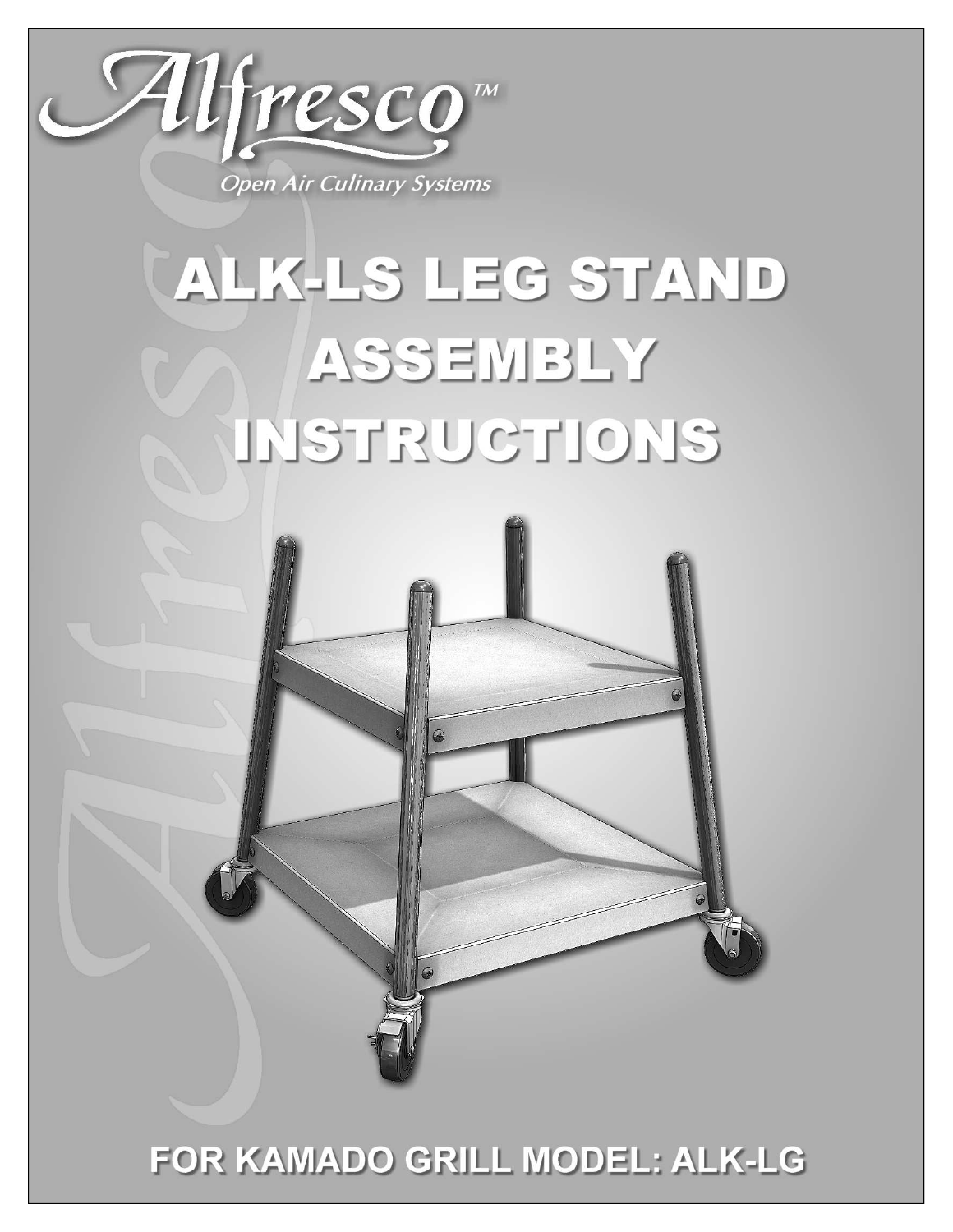| <b>COMPONENTS INCLUDED IN THIS KIT:</b> |                                |              |      |
|-----------------------------------------|--------------------------------|--------------|------|
| <b>ITEM</b>                             | <b>DESCRIPTION:</b>            | <b>PART#</b> | QTY: |
| A                                       | 1/4-20 x 3/8" TRUSS HEAD SCREW | 200-0086     | 16   |
| B                                       | $1/4$ -20 x 5/8" HEX HEAD BOLT | 200-0219     | 8    |
| C.                                      | 1/4" SPRING LOCK WASHER        | 200-0087     | 8    |
| D                                       | 1/4" DOUBLE CHANFER NUT        | 200-0090     | 8    |
| F                                       | 3" CASTER WITHOUT LOCK         | 290-0338     | 2    |
| F                                       | 3" CASTER WITH LOCK            | 290-0337     | 2    |



- # 2 PHILIPS SCREWDRIVER
- 7/16" OPEN OR CLOSED WRENCH

## **COMPONENTS DESCRIPTIONS:**



**A** 

**B** 

**E** 

**C** 

**D** 

**F**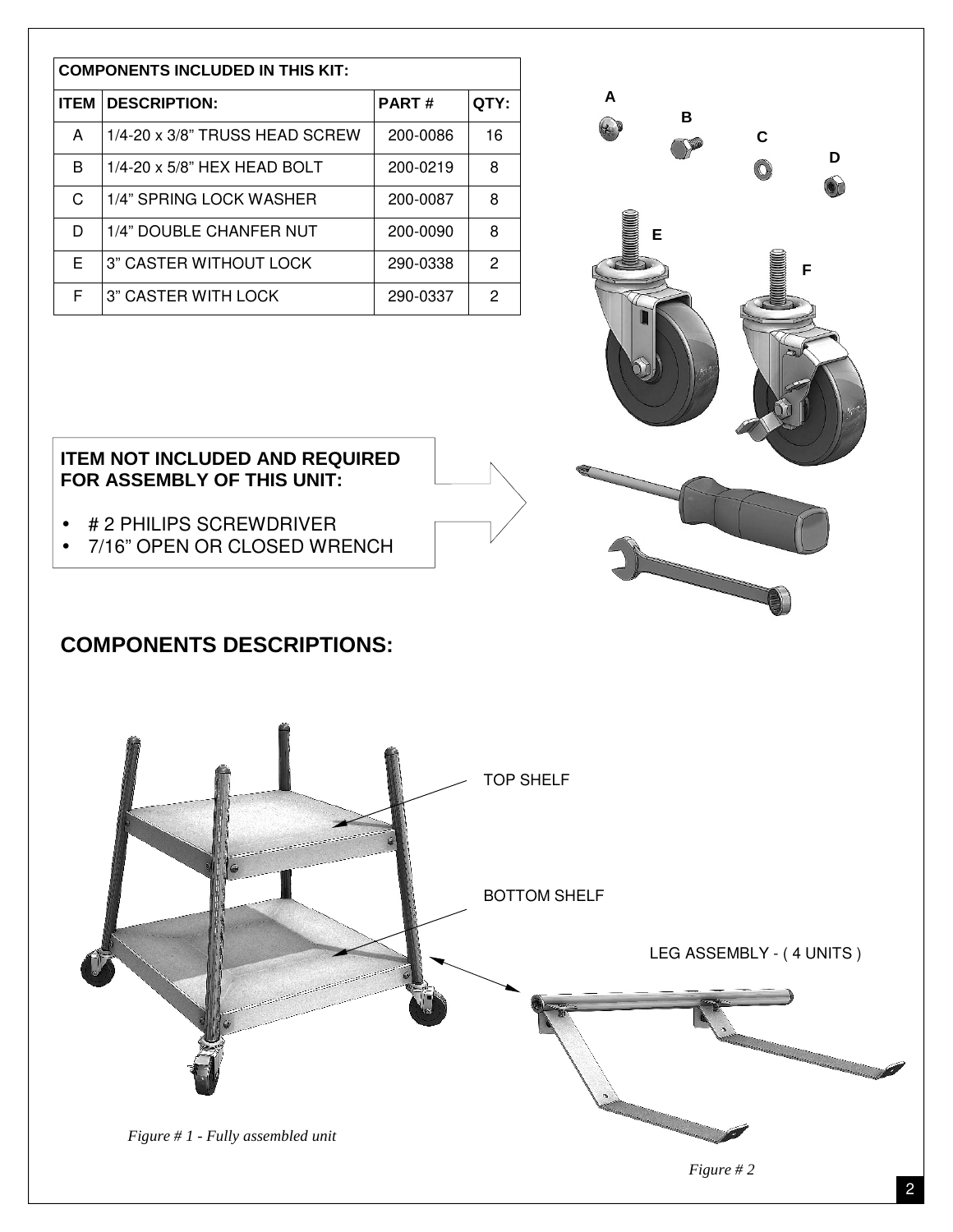### **ASSEMBLY PROCEDURE:**

#### **STEP 1:**

Start by attaching the TOP and BOTTOM SHELVES to one of the LEG ASSEMBLIES (shown on Figure 2 of Page 2) with four 1/4"-20 x 3/8" Truss Head Screws.

**NOTE:** Turn the unit upside down or on it's side for this step and **DO NOT** tighten up the screws until you are told in this guide. Keep all screws and bolt lose until the end.

#### **STEP 2:**

Continue attaching the second LEG ASSEMBLY to the leg stand. First install the exterior 1/4"-20 x 3/8" Truss head screws to the TOP and BOTTOM SHELVES.

After the shelves have been attached, install 2 sets of bolts, lock washers and nuts between each leg assembly.

#### **NOTE:**

Continue installing the remaining two LEG ASSEMBLIES in the same fashion until all legs are assembled.

#### **STEP 3:**

With the entire unit UPSIDE DOWN, tighten up all the HEX HEAD BOLTS and HEX NUTS using the 7/16" wrench.

#### **STEP 4:**

Install the casters on the leg assemblies and turn the entire ALK-LS Leg Stand upright.

#### **STEP 5:**

With the Leg Stand upright (as shown on Figure 1) tighten up all the TRUSS HEAD SCREWS form the TOP and BOTTOM SHELVES with a # 2 Philips screwdriver. The ALK-LS Leg Stand is now ready for use.